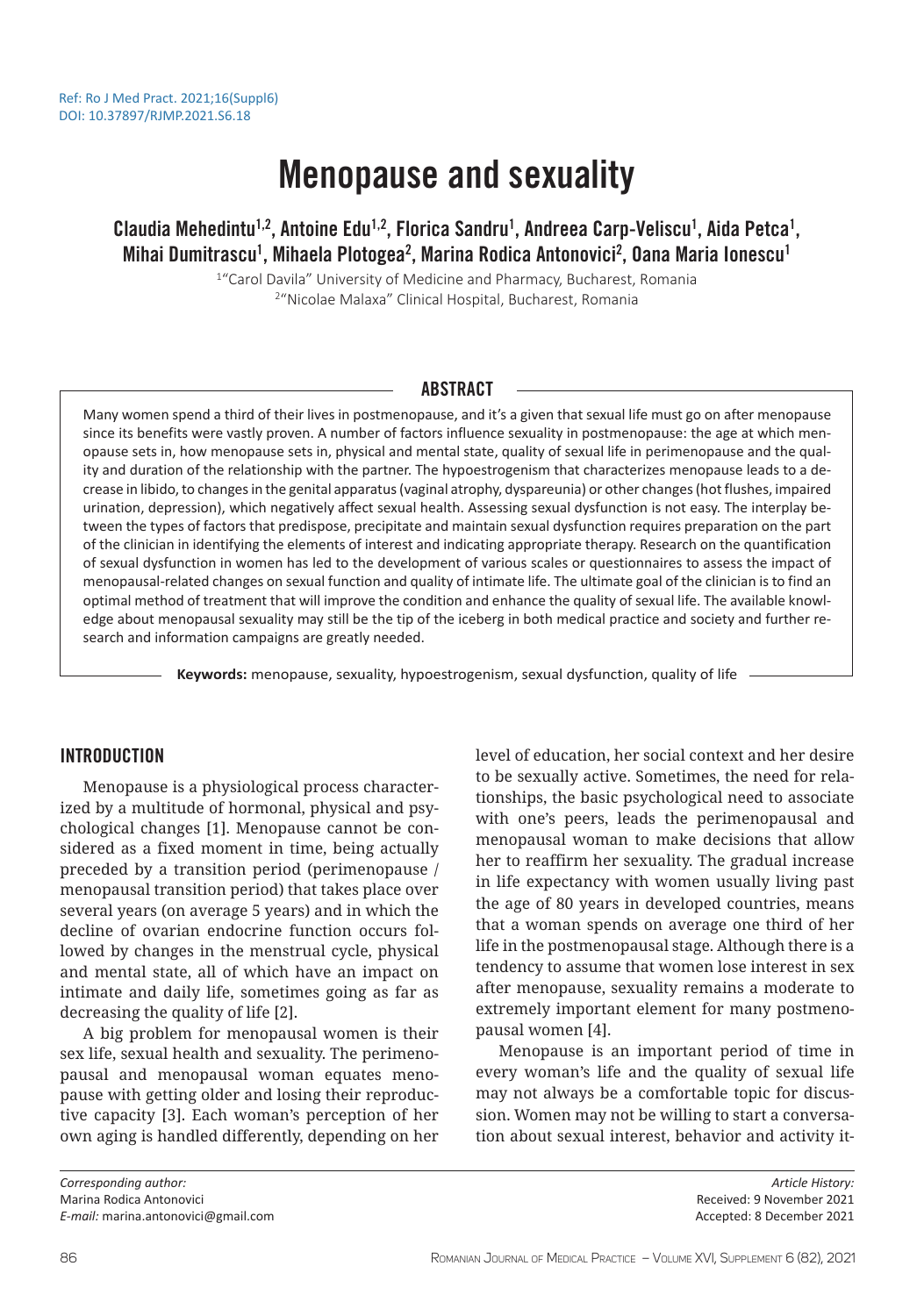self, but may not perceive the experience as unpleasant when questioned by doctors. Careful history taking that includes information about medical, urogenital and obstetrical history, as well as the use of certain medications or other factors that may influence the individual's health (smoking, alcohol or narcotic use) may help the clinician establish a connection between the onset of sexual symptoms and the transition to menopause, or the possible link between organic factors and decreased libido / sexual satisfaction / dyspareunia / the couple's quality of life [5,6].

## **METHODS**

A PubMed, Web of Science systematic electronic search was undertaken using keywords like "menopause", "sexuality", "dyspareunia", "quality of life", "sexual life". The search results included systematic reviews, randomized controlled trials, review articles, meta-analyses and international guidelines and resulted in more than 110 articles, from which only 20 papers were further included in the final review. Also, information from official topic related sites was used.

#### DEFINING SEXUAL HEALTH DURING MENOPAUSE

Sexuality is an integral part of an individual's life, and WHO defines sexuality as "a central aspect of being human throughout life that encompasses sex, gender identities and roles, sexual orientation, eroticism, pleasure, intimacy and reproduction. Sexuality is experienced and expressed in thoughts, fantasies, desires, beliefs, attitudes, values, behaviors, practices, roles and relationships. While sexuality may include all of these dimensions, not all are always experienced or expressed. Sexuality is influenced by the interaction of biological, psychological, social, economic, political, cultural, legal, historical, religious and spiritual factors" [7].

The WHO definition of sexuality reinforces the idea that there are a multitude of factors, including sex hormones, involved in modulating sexual function and behavior throughout a woman's reproductive life. Menopause is a turning point in a woman's life as it brings changes from a biopsychosocial perspective. Most middle-aged women feel that maintaining a satisfying sex life is very important to them, in the same way that sex is a relevant aspect of their relationship with their partner [5]. Even though sex is an important component of a woman's life, sexual activity and function physiologically decline with advancing age [8]. Clinicians have long been concerned about the effect of menopause on women's sexual health since the most common problems reported by postmenopausal women are those related to impaired sex life [9].

Sexuality is closely linked to sexual health. WHO says that sexual health is "a state of physical, emotional, mental and social well-being in relation to sexuality, it is not only the absence of disease, dysfunction or infirmity. Sexual health requires a positive and respectful approach to sexuality and sexual relationships and the opportunity to have pleasurable and safe sexual experiences, free from coercion, discrimination and violence. For sexual health to be achieved and maintained, the sexual rights of all people must be respected, protected and fulfilled". [7].

Sexual dysfunction is defined as a disturbance in the psychological response to sexual stimuli (sexual desire, arousal, orgasm) or pain associated with sexual intercourse. Sexual relationships are one of the most important factors influencing marital life and family happiness, without which failure, insecurity and decreased quality of life can appear [10,11].

# BARRIERS IN THE MANAGEMENT OF MENOPAUSE RELATED SEXUAL DYSFUNCTION

Information, or rather, access to information is one of the most important points in managing issues related to sexuality and sexual health of postmenopausal women. Society is constantly changing and access to information is changing with the times. Today's reliance on electronic devices and a foreign language (i.e. English) at the expense of interpersonal interaction means that poor access to information for many postmenopausal women is sometimes a major barrier to getting professional help and increasing the quality of their sexual lives. It must be taken into account also the existence of other limitations to access to information, such as education, religious beliefs or social background. All these things make professional help rarely sought and equally rarely received. It is not only the menopausal woman's fault that she cannot improve the quality of her sexual (and related) life; equally, health specialists must be prepared to provide care to the women who approach them. Unfortunately, lack of time, lack of specific knowledge, concerns about one's own confidence and abilities, worry about causing offense, personal discomfort and misconceptions about the lack of sexual needs and age-appropriate behavior of menopausal women are some of the mistakes made by specialists in managing the sexuality and sexual health of menopausal women [4].

# FACTORS INFLUENCING SEXUAL DYSFUNCTION IN MENOPAUSE

A number of factors influence sexuality in menopause: the age at which menopause sets in and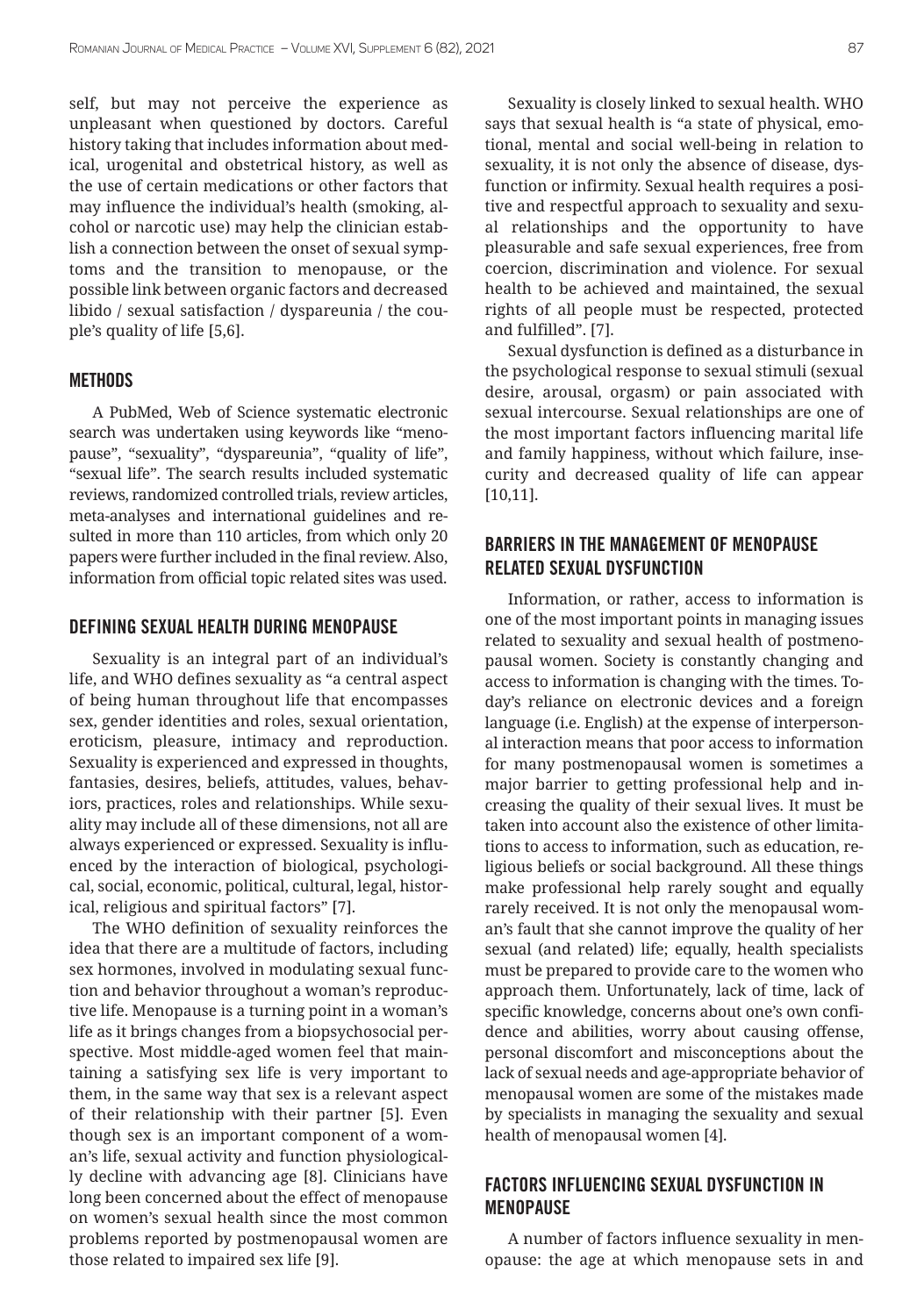how menopause sets in, physical and mental state, quality of sexual life in perimenopause or the quality and duration of the relationship with the partner. The hypoestrogenism that characterizes menopause leads, in addition to a decrease in libido, to changes in the genital apparatus (vaginal atrophy, dyspareunia) or other changes (hot flushes, impaired urination, depression), which accumulate and negatively affect sexual health [2,5]. Aging contributes to a decline in sexual function and the development of unpleasant menopausal symptoms. Although aging is an important factor in the decline of sexual performance, the sexual behavior of postmenopausal women is influenced by their physical and mental state, quality of life and relationship with their partner. Education, history of sexual relationships and how they have functioned, socio-economic status and environment, stress factors or negative attitudes towards menopause play an important role in the perception of sexuality in menopause. The menopausal woman shows a decrease in libido, sexual response (arousal, orgasm, satisfaction) and number of sexual acts, as well as increased vaginal dryness and increased dyspareunia [5].

Sexual dysfunction in menopause originates from a mixture of biological, psychosexual and contextual factors that predispose, precipitate and maintain sexual dysfunction (Table 1) [4].

Factors such as disorders of menstrual cycles throughout the fertile life, genetic or autoimmune pathologies, general and / or associated with premature ovarian failure (Turner syndrome, Fragile X syndrome, mosaicisms, deletions or inversions, systemic lupus erythematosus, rheumatoid arthritis etc.) affect through multiple mechanisms sexual life, both before and especially after the cessation of ovarian function, thus contributing to the appearance and severity of sexual dysfunction [12]. Temporary / definite menopause induced by oncological treatments / hormonal treatments / psychiatric treatments / substance abuse / surgery of the ovaries causes physical, biological and psychoemotional changes [13,14]. The study of physiological menopause has allowed the evaluation of changes that occur in the female body by slow ovarian estrogen deprivation, while surgically induced menopause is a clinical model study for acute ovarian estrogen and androgen deprivation. The role of androgens in menopause is intensively studied, and although the level of androgens in menopause decreases physiologically with decreasing adrenal production, the ovary in menopause maintains its ability to secrete reduced amounts of androgens who's beneficial tissular effect depends on the bioavailability of target tissues to respond to androgens. Symptoms associated with menopause (hot flushes, mood swings, sleep disturbances, vaginal dryness etc.) are similar regardless of how menopause sets in, but their severity, effects on quality of life and induced distress vary individually. Surgical menopause is often associated with extremely distressing symptoms and sexual dysfunction, all the more unpleasant as they occur in women younger than those with natural menopause [3].

Psychosexual factors predispose, precipitate and maintain sexual dysfunction. Sexual experience during fertile life or sexual history profoundly affects the quality of sexual intercourse, especially when there is a history of violence or abuse. Also, affective disorders such as depression or anxiety, temperament and personality type or relationship with a partner can cause or worsen sexual disorders and the quality of intimate life [15]. Premature loss of fertility and the resulting personal, relational and social deception accompanied by decreased self-confidence and self-perception are associated with affective disorders, distress, decreased sexual desire and pleasure, and are psychosexual factors underlying sexual disorders [16].

# MENOPAUSE RELATED SEXUAL DYSFUNCTION ASSESSMENT

Assessing sexual dysfunction is not easy. The interplay between the types of factors that predispose, precipitate and maintain sexual dysfunction requires preparation on the part of the clinician in identifying the elements of interest and indicating appropriate therapy. Research on the quantification of sexual dysfunction in women has led to the development of various scales or questionnaires to assess the impact of menopausal changes on sexual function and quality of intimate life (Table 2) [17]. Giraldi et al. [18] published a review of the questionnaires used to assess sexual function and dysfunction in women (27 in total), analyzing the strengths and limitations of each questionnaire already in use or being validated. The authors divided the questionnaires into 4 levels according to their purpose and degree of development / validation. Thus, the questionnaires included in levels I-III (25 in number) are validated questionnaires investigating sexual dysfunction in women, while 2 questionnaires included in level IV are under evaluation / validation [18].

## FEMALE SEXUAL FUNCTION INDEX – AN USEFUL TOOL

One of the most widely used questionnaires for the global measurement of female sexual function is the female sexual function index (FSFI) - see Table 3 and Table 4. This questionnaire contains 19 questions organized into 6 domains: desire, arousal, lu-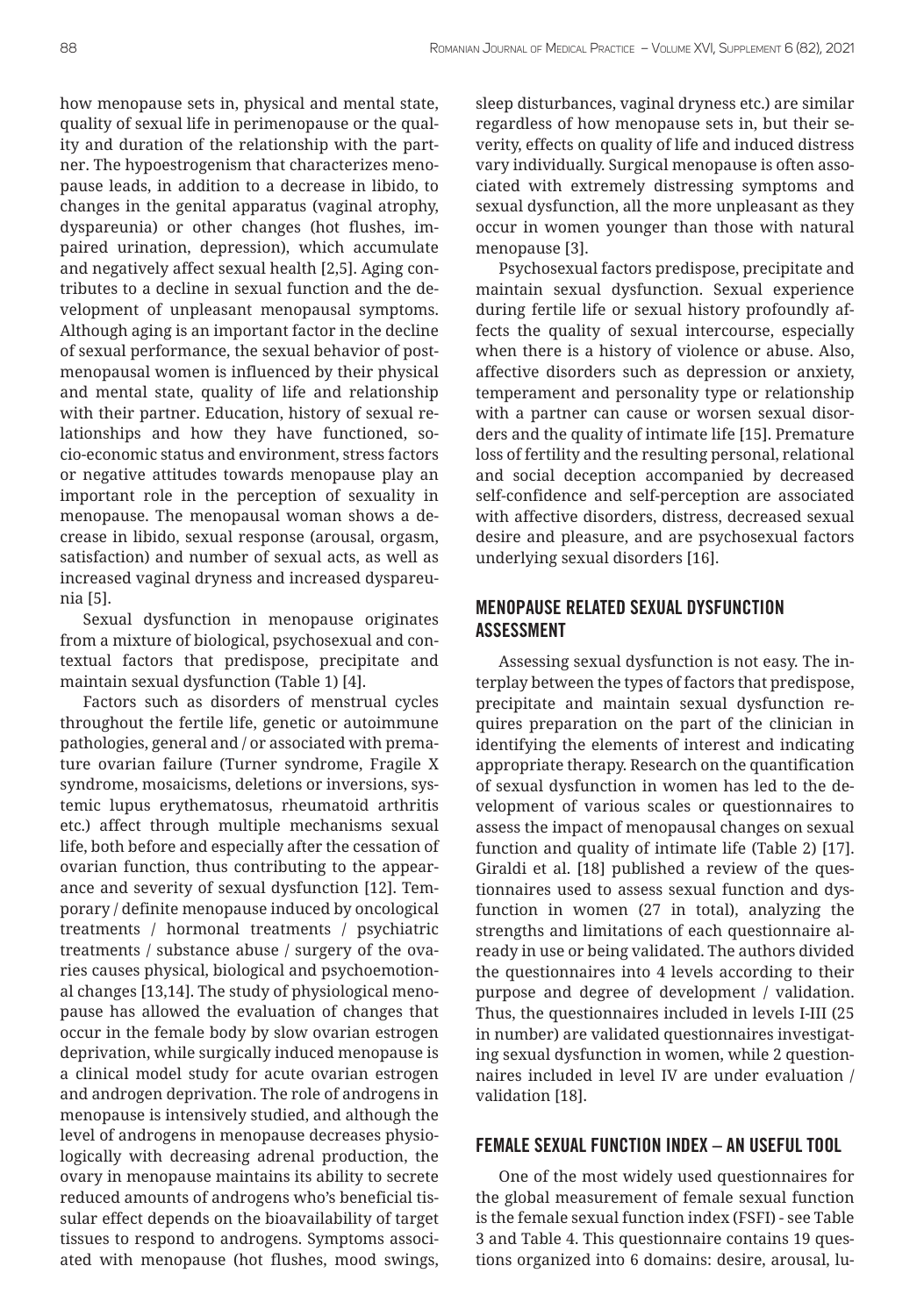| Predisposing  | Organic                           | Gynecological operations                                                |  |  |
|---------------|-----------------------------------|-------------------------------------------------------------------------|--|--|
| factors       |                                   | Premature ovarian failure                                               |  |  |
|               |                                   | Endometriosis                                                           |  |  |
|               |                                   | latrogenic induced menopause (bilateral oophorectomy, chemotherapy,     |  |  |
|               |                                   | radiotherapy),                                                          |  |  |
|               |                                   | <b>Endocrine factors</b>                                                |  |  |
|               |                                   |                                                                         |  |  |
|               |                                   | Psychosexual Sexual history,                                            |  |  |
|               |                                   | Perceptions of self                                                     |  |  |
|               |                                   | Personality traits                                                      |  |  |
|               |                                   | History of sexual violence / abuse                                      |  |  |
|               |                                   | Affective disorders                                                     |  |  |
|               |                                   | Coping strategies                                                       |  |  |
|               | Contextual                        | Ethnic / cultural / religious expectations and constraints              |  |  |
|               |                                   | Support and personal relations                                          |  |  |
| Precipitating | Organic                           | Age at onset of menopause                                               |  |  |
| factors       |                                   | Natural / iatrogenic menopause                                          |  |  |
|               |                                   | Severity and duration of symptoms associated with menopause             |  |  |
|               |                                   | Comorbidities                                                           |  |  |
|               |                                   | Substance abuse                                                         |  |  |
|               | Psychosexual                      | Interpersonal relationships                                             |  |  |
|               |                                   | Affective disorders                                                     |  |  |
|               |                                   | Loss of partner                                                         |  |  |
|               |                                   | Previous sexual experience                                              |  |  |
|               |                                   |                                                                         |  |  |
|               | Contextual                        | Distress factors (divorce, infidelity, separation, loss of a loved one) |  |  |
|               |                                   | Lack of access to medical treatment                                     |  |  |
|               |                                   | Poverty                                                                 |  |  |
| Factors that  | Organic                           | Changes associated with menopause (hormonal, vascular, muscular,        |  |  |
| maintain      |                                   | neurological, immunological)                                            |  |  |
|               |                                   | <b>Contraindications to HRT</b>                                         |  |  |
|               |                                   | Inappropriate HRT                                                       |  |  |
|               |                                   | Substance abuse                                                         |  |  |
|               |                                   | Drug treatments                                                         |  |  |
|               | Psychosexual                      | Own view of menopause                                                   |  |  |
|               |                                   | Lack of confidence in own sexuality                                     |  |  |
|               |                                   | Affective disorders                                                     |  |  |
|               |                                   | Elements of emotional, occupational or partner related distress         |  |  |
|               |                                   | Physical or sexual health of partner                                    |  |  |
|               |                                   |                                                                         |  |  |
|               | Contextual                        | Interpersonal conflicts                                                 |  |  |
|               |                                   | Lack of access to health services                                       |  |  |
|               | HRT - hormone replacement therapy |                                                                         |  |  |

TABLE 1. Factors influencing sexual dysfunction in menopause [4]

brication, orgasm, satisfaction and pain. Completion time is approximately 15 minutes, with each question scored using a Likert scale of 0-5 or 1-5 points, with zero indicating participants to be excluded from the analysis due to lack of sexual activity in the past 4 weeks. The questionnaire is available online http://www.fsfi-questionnaire.com and is accessible to women with various clinical conditions. The questions are scored from 0, or 1 to 5, and the value obtained for each question is multiplied by a specific coefficient for each domain, with the final result ranging from 1.2 to 36, with a cut-off of 26.5 for the diagnosis of sexual dysfunction. The FSFI demonstrated adequate test - retest reliability (r = 0.75-0.86) and excellent internal consistency for both the total score and its subdomains (Cronbach's  $\alpha$  = 0.89-0.95). This scale also possesses adequate

convergent / discriminant validity when tested against multiple instruments [18-21].

FSFI is a simple to use method for assessing sexual dysfunction; it can be used for all ages and conditions, not just menopausal women. The method involves a high degree of subjectivity, requiring clinical assessment for the diagnosis of atrophic disorders characteristic of the genitourinary syndrome or associated with other treatments or therapies causing local anatomical or functional changes [22,23]. Although it is a widely accepted method, it was designed for heterosexual couples, and additional studies such as validation in gay, bisexual or institutionalized women without access to a partner are needed [19,22,24]. FSFI retains its validity when translated into another language (to date it has been translated into 20 languages other than English) [22].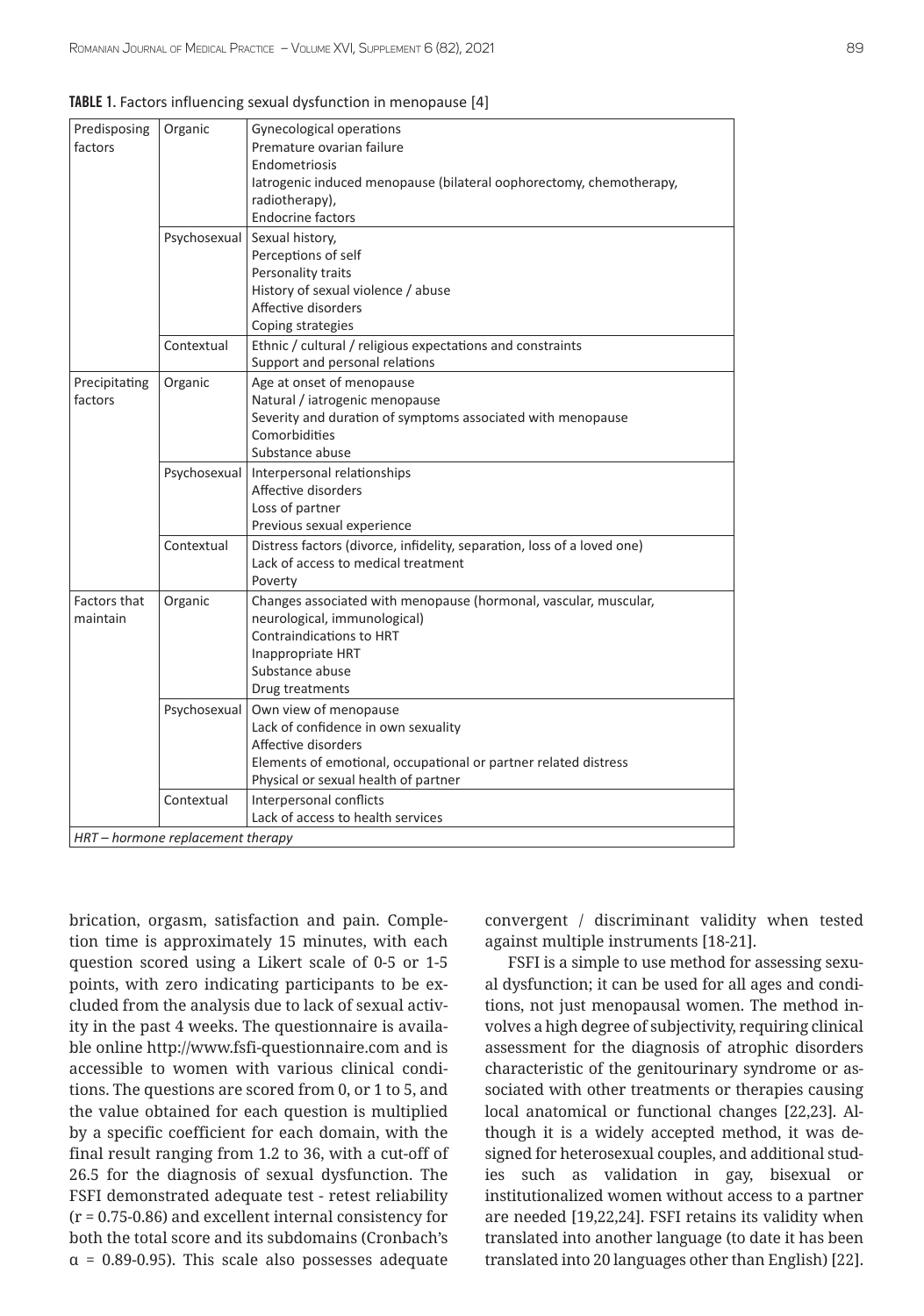| Questionnaire                                                                               | Questions<br>(n) | Area of interest                                                                                                                                                                                                                                                                                                                         |  |  |
|---------------------------------------------------------------------------------------------|------------------|------------------------------------------------------------------------------------------------------------------------------------------------------------------------------------------------------------------------------------------------------------------------------------------------------------------------------------------|--|--|
| Derogatis Sexual Function Inventory (DSFI)                                                  | 213              | General information, experience, attitude, body image, fantasy,<br>satisfaction, sexual desire etc.                                                                                                                                                                                                                                      |  |  |
| Derogatis Interview for Sexual Function<br>(DISF/DISF-SR)                                   | 25               | Sexual awareness/fantasy, sexual arousal,<br>sexual behavior/experience, orgasm and sexual desire/relationship                                                                                                                                                                                                                           |  |  |
| Female sexual function index (FSFI)                                                         | 19               | See text                                                                                                                                                                                                                                                                                                                                 |  |  |
| Sexual Function Questionnaire (SFQ)                                                         | 26               | Arousal - sensation, lubrication and orgasm; desire and pleasure pain;<br>relationship with partner                                                                                                                                                                                                                                      |  |  |
| Sexual Activity Questionnaire (SAQ-F)                                                       | 10               | Pleasure, discomfort, habit,                                                                                                                                                                                                                                                                                                             |  |  |
| Brief Index of Sexual Functioning for Women                                                 | 22               | Interest/desire, activity, satisfaction                                                                                                                                                                                                                                                                                                  |  |  |
| (BISF-W)                                                                                    |                  |                                                                                                                                                                                                                                                                                                                                          |  |  |
| Changes in Sexual Functioning<br>Questionnaire (CSFQ) and CSFQ-14                           | 14               | Desire, excite, orgasm                                                                                                                                                                                                                                                                                                                   |  |  |
| Golombok-Rust Inventory of Sexual<br>Satisfaction<br>(GRISS)                                | 28               | Sexual maladjustment, Psychological maladjustment, Sexual experience,<br>Female anhedonia (inability to feel pleasure)                                                                                                                                                                                                                   |  |  |
| Female Sexual Distress Scale (FSDS/FSDS-R)                                                  | 12/13            | One-dimensional concept of associated personal suffering<br>with sexual problems                                                                                                                                                                                                                                                         |  |  |
| Sexual Satisfaction Scale for Women (SSS-W)                                                 | 30               | Thankfulness, communication, compatibility, concern for own person/<br>partner                                                                                                                                                                                                                                                           |  |  |
| Sexual Life Quality Questionnaire (SLQQ)                                                    | 16               | Quality of sex life, treatment of sexual satisfaction                                                                                                                                                                                                                                                                                    |  |  |
| Treatment Satisfaction Scale (TSS)                                                          | variable         | Designed as a patient and partner satisfaction questionnaire during the<br>treatment of male sexual dysfunction. The female part of the original<br>TSS focuses mainly on partner satisfaction correlated with the erectile<br>and ejaculatory functioning of the male partner, and as well as on desire,<br>orgasm and sexual pleasure. |  |  |
| Life Satisfaction Checklist (LiSat-9/-11)                                                   | $8(9)-11$        | Sexual Satisfaction, Approach, Health, leisure and mood                                                                                                                                                                                                                                                                                  |  |  |
| <b>HSDD Screener</b>                                                                        | 4                | Desire/interest, distress                                                                                                                                                                                                                                                                                                                |  |  |
| Sexual Arousal and Desire Inventory (SADI)                                                  | 54               | Arousal/desire, evaluation, motivation, aversion/negative attitude,<br>physiology                                                                                                                                                                                                                                                        |  |  |
| Sexual Interest and Desire Inventory-Female<br>$(SIDI-F)$                                   | 12               | Interest/greed                                                                                                                                                                                                                                                                                                                           |  |  |
| Cues for Sexual Desire Scale (CSDS)                                                         | 40               | Emotional/love connection, erotic, visual closeness, romantic<br>involvement                                                                                                                                                                                                                                                             |  |  |
| Women's Sexual Interest Diagnostic<br>Interview (WSID) and the WSID-Short Form<br>(WSID-SF) | 39               | Suffering, objective and subjective arousal, relationship with partner                                                                                                                                                                                                                                                                   |  |  |
| Decreased Sexual Desire Scale (DSDS)                                                        | 5                | Desire/interest, suffering                                                                                                                                                                                                                                                                                                               |  |  |
| Orgasm Rating Scale (ORS)                                                                   | 28               | Orgasm                                                                                                                                                                                                                                                                                                                                   |  |  |
| Scale for Quality of Sexual Function (QSF)                                                  | 32               | Quality of life (overall) in older people, psychosomatic quality of life,<br>sexual function and activity, partner opinion                                                                                                                                                                                                               |  |  |
| McCoy Female Sexuality Questionnaire<br>(MFSQ)                                              | 19               | Assesses sexual interest, satisfaction with frequency of sexual activity,<br>vaginal lubrication at orgasm, sexual partner.<br>Measure aspects of women's sexuality sensitive to changes in hormone<br>levels<br>Remains valid when translated into another language                                                                     |  |  |
| Short form of the Personal Experiences<br>Questionnaire (SPEQ)                              | 9                | Derived from MSFQ<br>Reduced number of questions<br>A score of $\lt/$ = 7 determines 79% specificity and sensitivity of those<br>postmenopausal women with sexual dysfunction.<br>Correlates sexual symptoms with possible sexual failure on the part of<br>the partner.                                                                 |  |  |
| Profile of Female Sexual Function (PFSF)                                                    | 37               | Desire, pleasure, receptivity, arousal, orgasm, self-image, sexual interest                                                                                                                                                                                                                                                              |  |  |
| Menopausal Sexual Interest Questionnaire<br>(MSIQ)                                          | 10               | Short questions<br>One-dimensional instrument                                                                                                                                                                                                                                                                                            |  |  |
|                                                                                             |                  | Focuses on investigating sexual desire, receptivity and satisfaction                                                                                                                                                                                                                                                                     |  |  |
| The Arizona Sexual Experiences Scale (ASEX)                                                 | 5                | quantifies sexual desire, arousal, vaginal lubrication/penile erection,<br>ability to orgasm and orgasm satisfaction separately for men and women                                                                                                                                                                                        |  |  |

TABLE 2. 28 questionnaires assessing sexual dysfunction [17-19]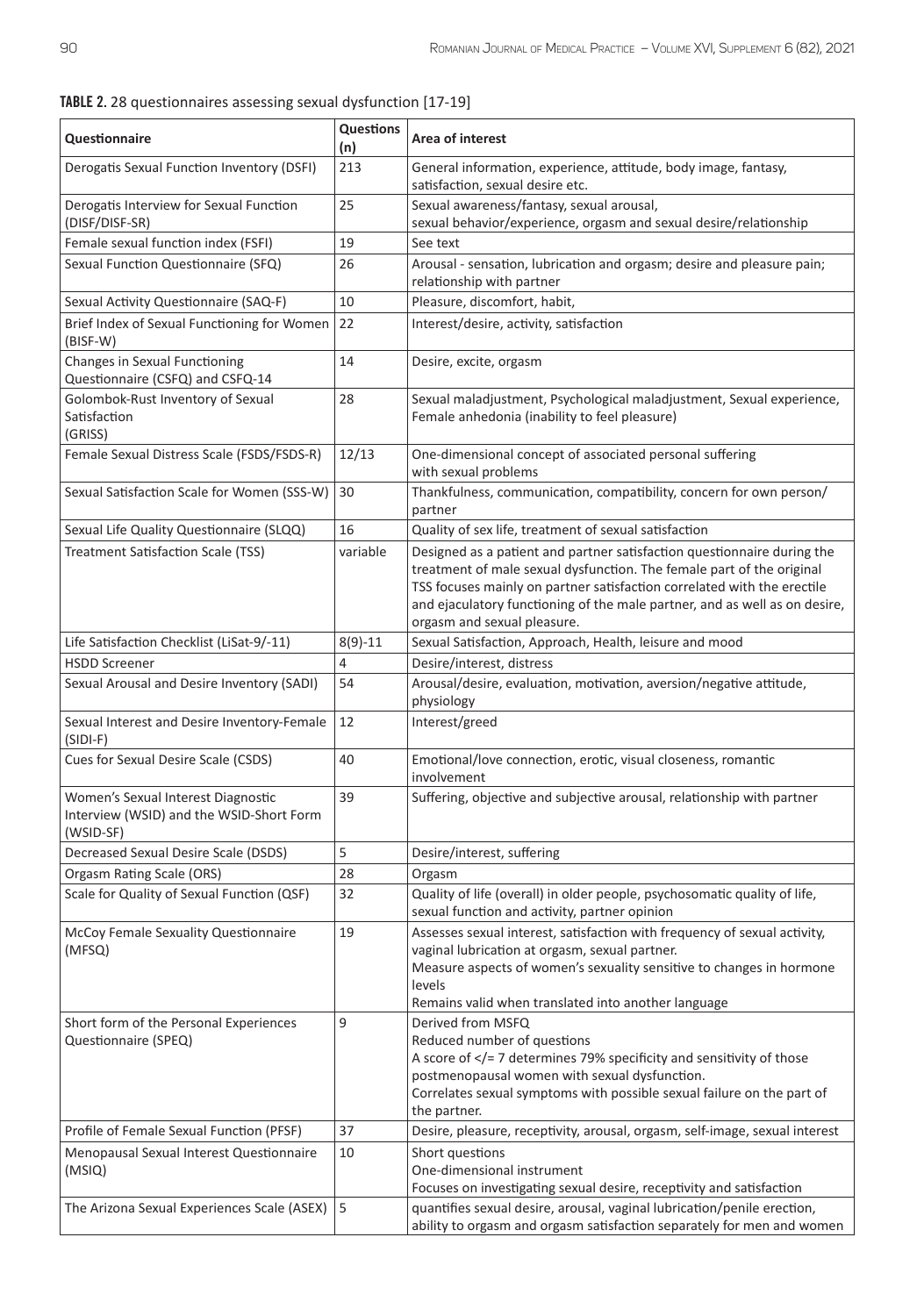| Questionnaire                           | <b>Questions</b><br>(n) | Area of interest                                                          |
|-----------------------------------------|-------------------------|---------------------------------------------------------------------------|
| The Female Sexual Encounter Profile     | ь                       | - under evaluation                                                        |
|                                         |                         | - assesses a woman's arousal                                              |
| The Detailed Inventory of Sexual Health |                         | - under evaluation                                                        |
| <b>Experience Survey (DISHES)</b>       |                         | - aims to provide a measure of sexual function, satisfaction or distress, |
|                                         |                         | the relationship between sexual function and intimate relationships,      |
|                                         |                         | women's health and hormonal status                                        |

# TABLE 3. FSFI questionnaire [20]

| Query no.      | <b>Enguiry</b>                                                                                   | <b>Answer options</b>                                     |
|----------------|--------------------------------------------------------------------------------------------------|-----------------------------------------------------------|
| $\mathbf{1}$   | In the last 4 weeks, how often felt sexual desire or interest?                                   | $5 =$ all or most of the time                             |
|                |                                                                                                  | $4 =$ most of the time                                    |
|                |                                                                                                  | $3 =$ sometimes                                           |
|                |                                                                                                  | $2 =$ rarely                                              |
|                |                                                                                                  | $1 =$ almost never or never                               |
| 2              | In the last 4 weeks, how would you rate your level of sexual                                     | $5 =$ very high                                           |
|                | desire or interest?                                                                              | $4 =$ redundant                                           |
|                |                                                                                                  | $3 =$ moderate                                            |
|                |                                                                                                  | $2 =$ low                                                 |
|                |                                                                                                  | $1 =$ very low or absent                                  |
| 3              | In the past 4 weeks, how often have you been aroused during                                      | $0 = no$ sexual activity                                  |
|                | sex?                                                                                             | $5 =$ all or most of the time                             |
|                |                                                                                                  | $4 =$ most of the time                                    |
|                |                                                                                                  | $3 =$ sometimes                                           |
|                |                                                                                                  | $2 =$ rarely                                              |
|                |                                                                                                  | $1 =$ almost never or never                               |
| 4              | In the last 4 weeks, what was the degree of arousal during sex                                   | $0 = no$ sexual activity                                  |
|                |                                                                                                  | $5 = \text{very high}$                                    |
|                |                                                                                                  | $4 =$ redundant                                           |
|                |                                                                                                  | $3 =$ moderate                                            |
|                |                                                                                                  | $3 = low$                                                 |
| 5              | In the last 4 weeks, how confident have you been during sexual                                   | $0 = no$ sexual activity                                  |
|                | activity                                                                                         | $5 =$ very confident                                      |
|                |                                                                                                  | $4 = increasing$                                          |
|                |                                                                                                  | $3 =$ highly confident                                    |
|                |                                                                                                  | $2 =$ somewhat untrustworthy<br>$1 = non-confident$       |
|                |                                                                                                  |                                                           |
| 6              | In the last 4 weeks, how often have you been satisfied with the<br>degree of arousal during sex? | $0 = no$ sexual activity<br>$5 =$ all or most of the time |
|                |                                                                                                  | $4 =$ most of the time                                    |
|                |                                                                                                  | $3 =$ sometimes                                           |
|                |                                                                                                  | $2 =$ rarely                                              |
|                |                                                                                                  | $1 =$ almost never or never                               |
| $\overline{7}$ | In the last 4 weeks, how often have you spontaneously                                            | $0 = no$ sexual activity                                  |
|                | lubricated (wet) yourself during sexual activity?                                                | $5 =$ all or most of the time                             |
|                |                                                                                                  | $4 =$ most of the time                                    |
|                |                                                                                                  | $3 =$ sometimes                                           |
|                |                                                                                                  | $2 =$ rarely                                              |
|                |                                                                                                  | $1 =$ almost never or never                               |
| 8              | In the last 4 weeks, how difficult has it been to lubricate                                      | $0 = no$ sexual activity                                  |
|                | spontaneously during sexual activity?                                                            | 1 = extremely difficult or impossible                     |
|                |                                                                                                  | $2 = very$ difficult                                      |
|                |                                                                                                  | $3 =$ difficult                                           |
|                |                                                                                                  | $4 =$ difficult to find                                   |
|                |                                                                                                  | $5 = no$ difficulty                                       |
| 9              | In the last 4 weeks, how fecund have you kept yourself                                           | $0 = no$ sexual activity                                  |
|                | lubricated(wet) during sexual activity?                                                          | $5 =$ all or most of the time                             |
|                |                                                                                                  | $4 =$ most of the time                                    |
|                |                                                                                                  | $3 =$ sometimes                                           |
|                |                                                                                                  | $2 = rarely$                                              |
|                |                                                                                                  | $1 =$ almost never or never                               |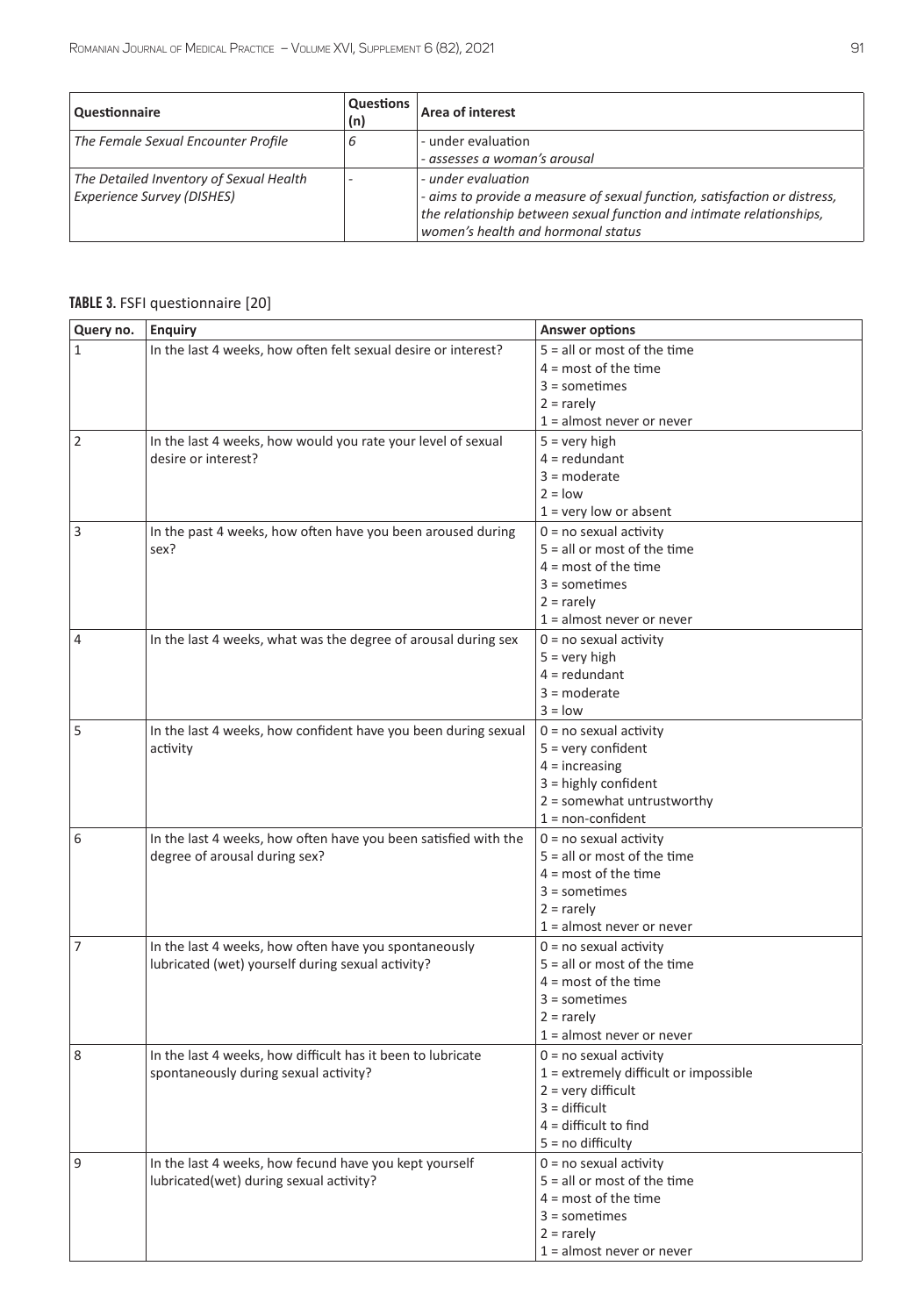| Query no. | <b>Enquiry</b>                                                   | <b>Answer options</b>                   |
|-----------|------------------------------------------------------------------|-----------------------------------------|
| 10        | In the last 4 weeks, how difficult has it been to maintain your  | $0 = no$ sexual activity                |
|           | lubrication during sexual activity?                              | 1 = extremely difficult or impossible   |
|           |                                                                  | $2 = very$ difficult                    |
|           |                                                                  | $3 =$ difficult                         |
|           |                                                                  | $4 =$ difficult to find                 |
|           |                                                                  | $5 = no$ difficulty                     |
| 11        | In the last 4 weeks, how often have you come during sexual       | $0 = no$ sexual activity                |
|           | activity?                                                        | $5 =$ all or most of the time           |
|           |                                                                  | $4 =$ most of the time                  |
|           |                                                                  | $3 =$ sometimes                         |
|           |                                                                  | $2 =$ rarely                            |
|           |                                                                  | $1 =$ almost never or never             |
| 12        | In the last 4 weeks, how difficult has it been to reach orgasm   | $0 = no$ sexual activity                |
|           | during sexual activity?                                          | $1 =$ extremely difficult or impossible |
|           |                                                                  | $2 = very$ difficult                    |
|           |                                                                  | $3 =$ difficult                         |
|           |                                                                  | $4 =$ difficult to find                 |
|           |                                                                  | $5 = no$ difficulty                     |
| 13        | In the last 4 weeks, how satisfied have you been with the fact   | $0 = no$ sexual activity                |
|           | that you were able to orgasm during sexual activity?             | $5 =$ very satisfied                    |
|           |                                                                  | $4$ = moderately satisfied              |
|           |                                                                  | 3 = neither satisfied nor dissatisfied  |
|           |                                                                  | 2 = moderately dissatisfied             |
|           |                                                                  | $1 =$ very dissatisfied                 |
| 14        | In the past 4 weeks, how satisfied have you been with your       | $0 = no$ sexual activity                |
|           | emotional connection with your partner during sex?               | $5 =$ very satisfied                    |
|           |                                                                  | $4$ = moderately satisfied              |
|           |                                                                  | 3 = neither satisfied nor dissatisfied  |
|           |                                                                  | 2 = moderately dissatisfied             |
|           |                                                                  | $1 =$ very dissatisfied                 |
| 15        | In the last 4 weeks, how satisfied have you been with your       | $5 =$ very satisfied                    |
|           | sexual relationship with your partner?                           | $4$ = moderately satisfied              |
|           |                                                                  | 3 = neither satisfied nor dissatisfied  |
|           |                                                                  | 2 = moderately dissatisfied             |
|           |                                                                  | $1 =$ very dissatisfied                 |
| 16        | In the last 4 weeks, how satisfied are you overall with your sex | $5 =$ very satisfied                    |
|           | life?                                                            | $4 =$ moderately satisfied              |
|           |                                                                  | 3 = neither satisfied nor dissatisfied  |
|           |                                                                  | 2 = moderately dissatisfied             |
|           |                                                                  | $1 =$ very dissatisfied                 |
| 17        | In the past 4 weeks, how often have you had discomfort or pain   | $0 =$ avoids sexual contact             |
|           | during vaginal intercourse?                                      | $1 =$ all or most of the time           |
|           |                                                                  | $2 =$ most of the time                  |
|           |                                                                  | $3 =$ sometimes                         |
|           |                                                                  | $4 =$ rarely                            |
|           |                                                                  | 5 = almost never or never               |
| 18        | In the past 4 weeks, how often have you had discomfort or pain   | $0 =$ avoids sexual contact             |
|           | after vaginal intercourse?                                       | $1 =$ all or most of the time           |
|           |                                                                  | $2 =$ most of the time                  |
|           |                                                                  | $3 =$ sometimes                         |
|           |                                                                  | $4 =$ rarely                            |
|           |                                                                  | 5 = almost never or never               |
| 19        | In the last 4 weeks, what is the degree of discomfort or pain    | $0 =$ avoids sexual contact             |
|           | during vaginal intercourse?                                      | $1 = \text{very high}$                  |
|           |                                                                  | $2 =$ redundant                         |
|           |                                                                  | $3 =$ moderate                          |
|           |                                                                  | $4 = low$                               |
|           |                                                                  | $5 = \text{very low}$                   |